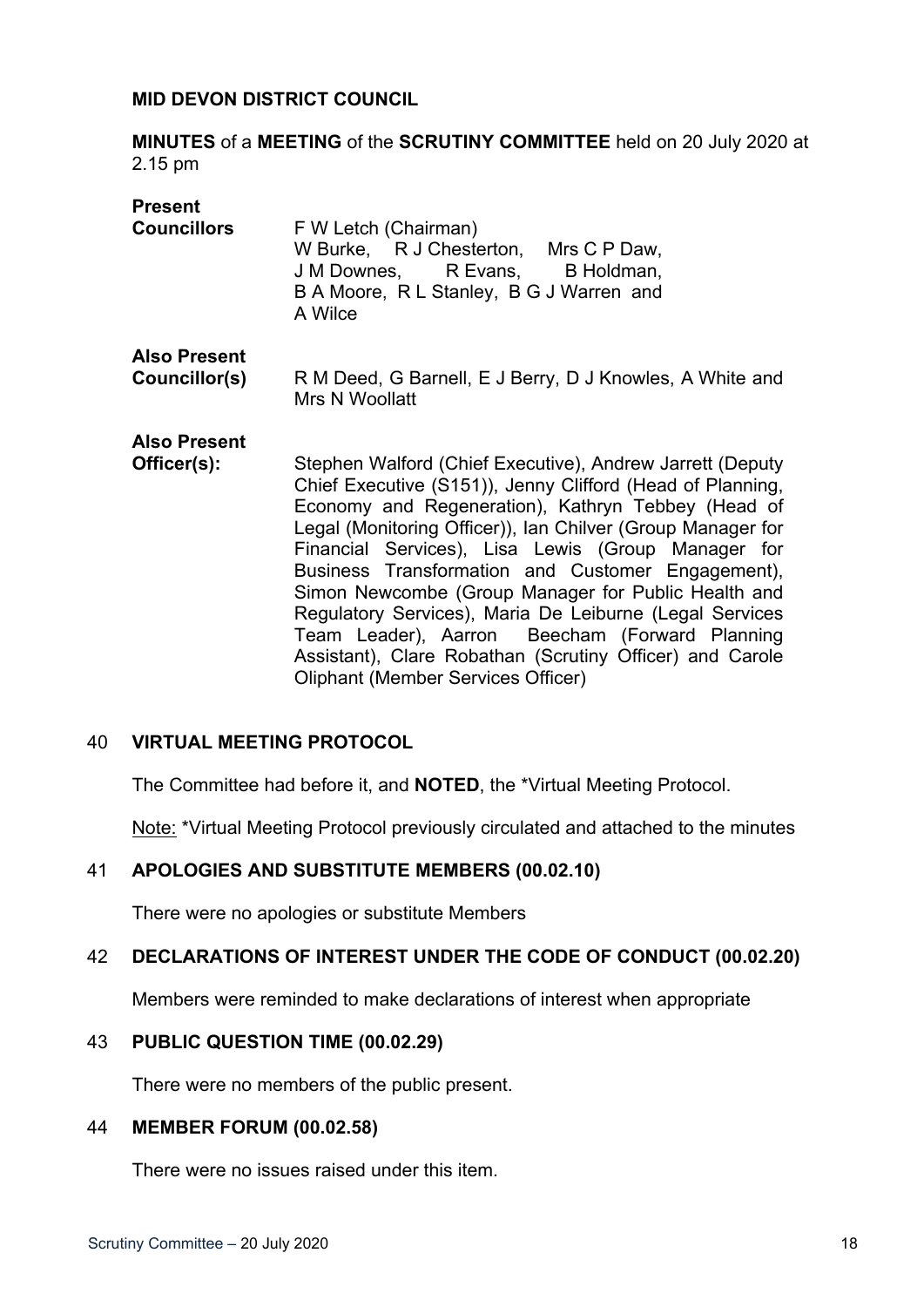# 45 **MINUTES OF THE PREVIOUS MEETING (00.03.07)**

The minutes of the last meeting held on 22<sup>nd</sup> June 2020 were approved as a correct record.

## 46 **DECISIONS OF THE CABINET (00.05.10))**

The Committee **NOTED** that none of the decisions made by the Cabinet on 9<sup>th</sup> July 2020 had been called in.

## 47 **CABINET MEMBER FOR FINANCE REPORT (00.05.25)**

The Cabinet Member for Finance highlighted the contents of his \*report and thanked officers for distributing the business grants which had involved many extra hours of work. He wanted to show his appreciation for all the hard work completed.

He addressed the loss of income due to Covid 19 and the fact that Council had received circa £900k in Government funding and confirmed that a revised budget would be brought forward in September 2020.

He explained that there was a budget gap challenge for 2023/2024 and that the Council was exploring more innovative ways of working, looking to increase income, share resources, prioritise budgets and take on new ways of delivering services. This would all help move towards bridging the Council's estimated funding gap.

In response to a direct request to provide more detail on the steps being taken to address the budget gap the Cabinet Member for Finance stated that it was a work in progress but he agreed to attend the next meeting of the Scrutiny Committee to present that information.

Consideration was given to:

- The restrictions of grants through the Housing Infrastructure Fund
- Whether the circa £900k received from the Government covered the Council's loss of income

The Deputy Chief Executive (S151) Officer explained that in addition to the Government monies already received the Government had announced an income protection guarantee which would include the loss of income from car parking revenue and the leisure centres having to be closed. Initial indications were that the Council would need to fund the first 5% of lost income but the Government would fund the remaining 95% but the full details of the scheme were not yet known. He stated that the Council was currently looking at a shortfall in income of circa £1m but that it was not possible to give an exact figure now.

Note: \*report previously circulated and attached to the minutes

# 48 **CHAIRMAN'S ANNOUNCEMENTS (00.24.46)**

The Chairman announced that he would pause the meeting if required if it was still in session after a number of hours.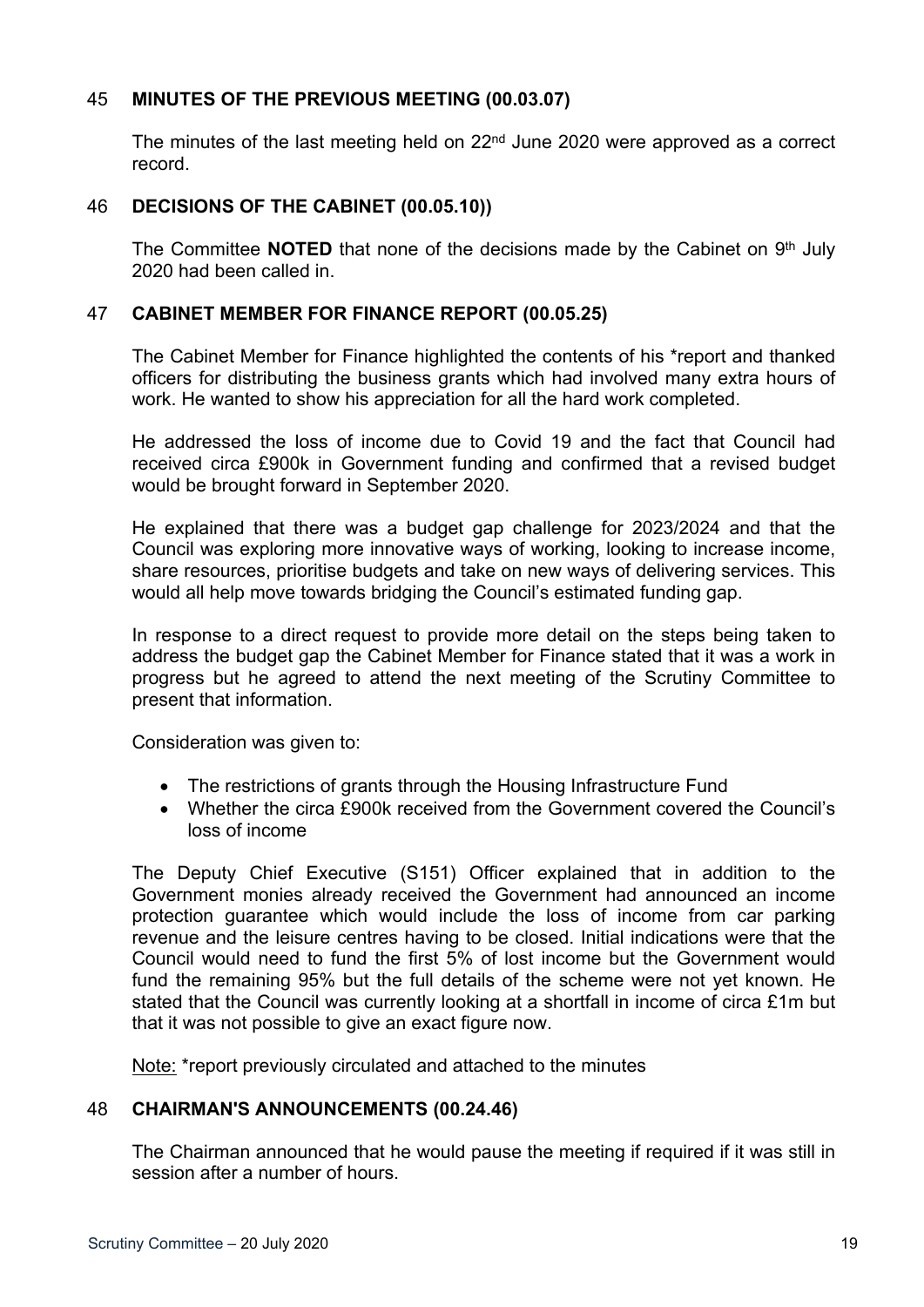# 49 **REPORT OF THE CUSTOMER EXPERIENCE WORKING GROUP (00.25.26)**

Cllr Mrs C P Daw, the Chairman of the Customer Experience Working Group, presented the \*final report and explained that it contained 6 recommendations for the Committee to consider.

She explained that members of the Working Group had agreed that they should explore the end to end customer experience and had visited 11 departments. They felt that the current CRM system was not fit for purpose and found that customers were having to make repeat calls for information and feedback. The Group wanted to stress that MDDC Officers were doing a good job despite the system issues. She explained that the Group had investigated the CRM system used by North Devon District Council and felt this to be the best option for a solution.

The Scrutiny Officer further explained that the CRM recommendation was the key issue as it involved monies for a new system. She explained the North Devon District Council were using the Firmstep system and they had described how it had more than paid for itself by freeing up time and that they had found it good value for money.

The Committee discussed the report of the Working Group and were in agreement with the recommendations but were concerned that there were no timeframes attached for the Cabinet to act upon them.

The Cabinet Member for the Working Environment and Support Services stated that she noted the comments and that this had been a valuable exercise which she was willing to support and take forward.

It was therefore:

# **RECOMMENDED** to the Cabinet:

- 1. That a business case for a new Customer Relationship Management (CRM) system to replace the existing technology is developed and considered by the Cabinet. That any new system be designed with customer need at the centre of the process.
- 2. That systems work to full capacity and meet the needs of the customer first and foremost. Back offices should carry out service reviews and review business processes to ensure they are customer focused.
- 3. To ensure customers are at the heart of the Council, a customer focused culture should be promoted across the whole organisation - for all staff from the top down. This could include training (for Leadership Team, Officers and Members), Members/staff workshops or the use of advocates/case studies to promote a new system.
- 4. That a customer survey is carried out with members of the public regarding their experience and satisfaction as customers of the Council. Results are reported back to the Working Group when available.
- 5. That the Planning Department consider re-establishing a dedicated phone answering system, to ensure officers have capacity to focus on applications.
- 6. That the phone waiting times are reduced. A review of why the Service Level Agreement is not being met is carried out.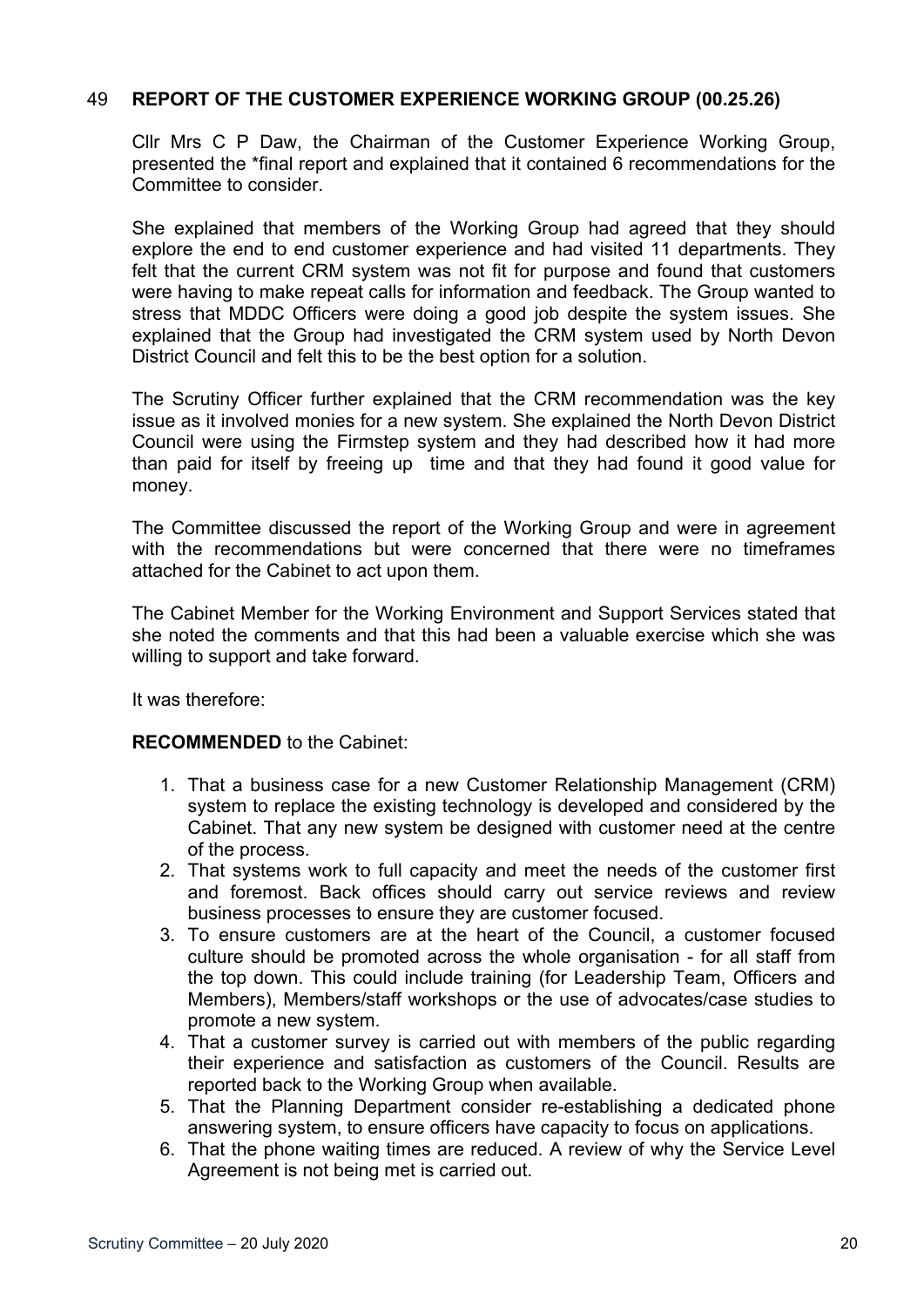(Proposed by the Chairman)

Note: \*report previously circulated and attached to the minutes

# 50 **REVENUE AND OUTTURN REPORT (00.39.13)**

The Committee had before it, and **NOTED**, the \*Revenue and Outturn report previously presented to the Cabinet on 9<sup>th</sup> July 2020.

The Group Manager for Finance explained that this was a generic report which detailed the performance against budget. He explained that in December 2019 the budget deficit had been predicted at £252k but this had improved to an actual year end deficit of £232k which was very close to an overall budget of £10m.

He explained that the £863k utilised from the Ear Marked Reserves indicated the progress of projects and that funds had been set aside for future projects.

In response to a question asked about the usefulness of the Scrutiny Committee being presented the report after it had been seen by the Cabinet. The Deputy Chief Executive (S151) Officer explained that it was a statutory requirement that the budget was brought before the Scrutiny Committee and that it was Scrutiny's role to scrutinise it.

Consideration was given to:

- Monies would only be released for a replacement CRM system when a successful business case had been presented
- Impairments on loans to 3 Rivers Developments Ltd

Note: \*Revenue and Outturn report previously circulated and attached to the minutes

# 51 **COMMUNITY SAFETY PARTNERSHIP (00.57.54)**

The Committee had before it, and **NOTED**, a \*report from the Group Manager for Public Health and Regulatory Services detailing the Community Safety Partnership (CSP) activities during 2019-2020.

The Group Manager for Public Health and Regulatory Services explained that this was a retrospective report which detailed the activities of the partnership over the 2019-2020 period and outlined the partnership funding and Domestic Homicide Reviews (DHR's). He explained that a DHR was a multi-agency review of the circumstances in which the death of a person aged 16 or over had, or appears to have been as a result of violence, abuse or neglect.

In response to a question asked about the role of the CSP in investigating these deaths when the Coroner already carried out this work he explained that there was a statutory duty of all the agencies to investigate these deaths to see if lessons could be learned going forward.

He explained that self-help guides for user of the Devon Sexual Abuse and Rape Crisis Support Services provided by the CSP whilst victims wait for 1:1 support from the services. Unfortunately, these services, not funded by the CSP, had been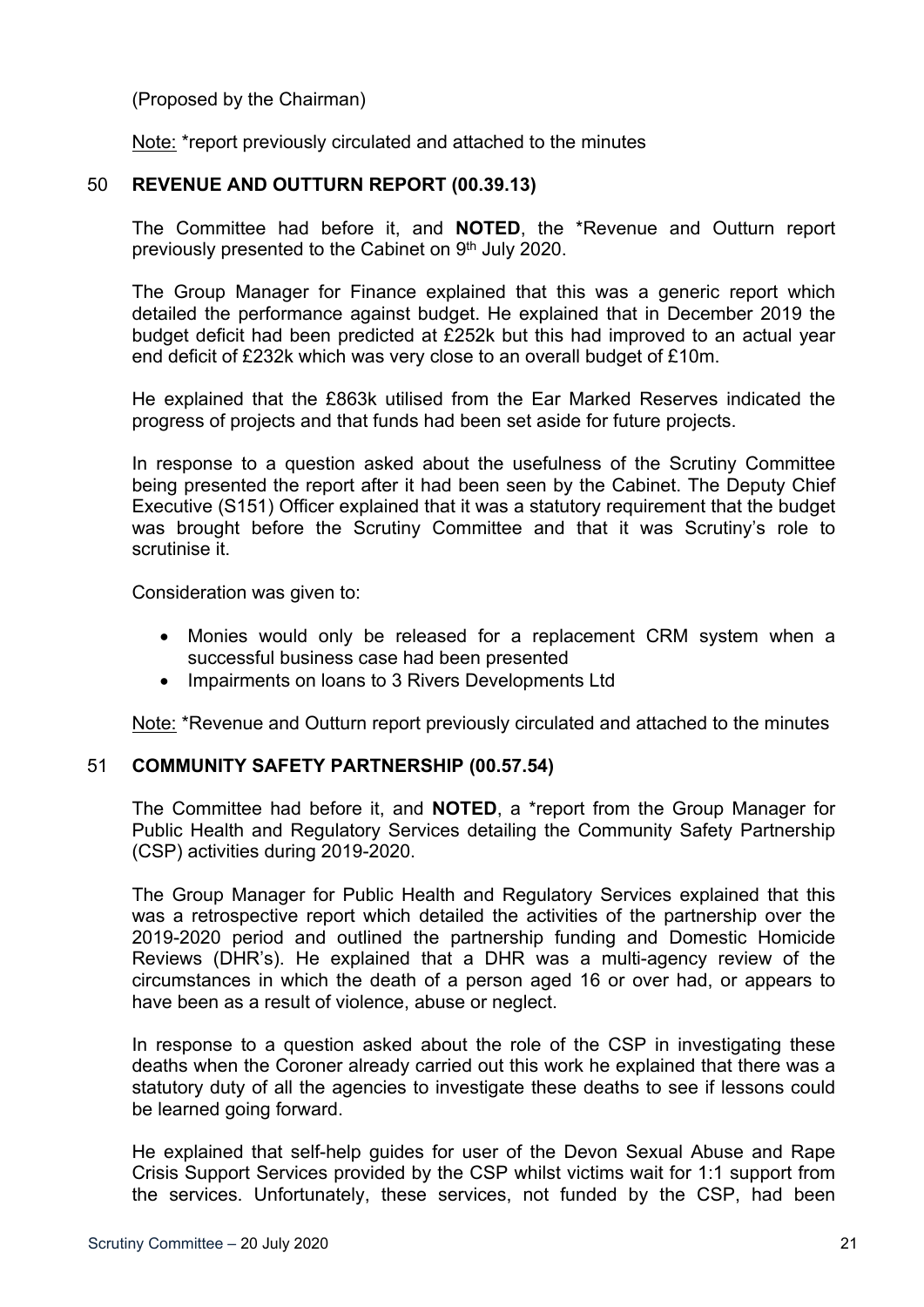oversubscribed and had been a victim of their own success, that unfortunately resulting in up to a 9 months delay for people needing to obtain the guides. He explained that the funding for this project was currently being reviewed by those agencies that support it directly.

Members expressed concerns regarding the wait times and felt that the Community PDG should look at additional funding for this project. They requested an update report be brought back to the Scrutiny Committee to assess the resolution.

Note: \*report previously circulated and attached to the minutes

# 52 **STATEMENT OF COMMUNITY INVOLVEMENT REVIEW 2020 (01.07.50)**

The Committee had before it, and **NOTED**, the \*Statement of Community Involvement Review from the Head of Planning, Economy and Regeneration.

She explained that the report detailed how the Council would consult on local plans, supplementary planning documents and planning applications.

The Forward Planning Officer then went on to explain that a review had been undertaken to take account of the revised National Planning Policy Framework and outlined the temporary solutions and key changes.

He outlined the new section which set out area's in which the Council could provide additional support on Neighbourhood Planning processes.

In response to a questions asked as to why S106 Governance arrangements had been removed from the original Statement the Head of Planning, Economy and Regeneration explained that the arrangements would form part of a separate governance paper which would be brought before the Scrutiny Committee before it was presented to the Cabinet. She further explained that S106 was not part of the planning process and therefore should not be included within the Statement of Community Involvement and required its own governance arrangements.

Note: \*report previously circulated and attached to the minutes

# 53 **GREATER EXETER STRATEGIC PLAN (01.21.48)**

The Head of Planning, Economy and Regeneration explained that the Committee had two reports before them the \* Joint Statement of Community Involvement for the Greater Exeter Strategic Plan (GESP) and the \*\* Greater Exeter Strategic Plan Draft Policies and Site Options consultation document.

She informed the Committee that the Greater Exeter Strategic Plan Draft Policies and Site Options consultation document was being presented across all four authorities and had previously been considered by Exeter City Council and Teignbridge District Council.

The Forward Planning Officer then gave an overview of the GESP by way of a presentation which highlighted:

Maintained Member engagement in formulating policies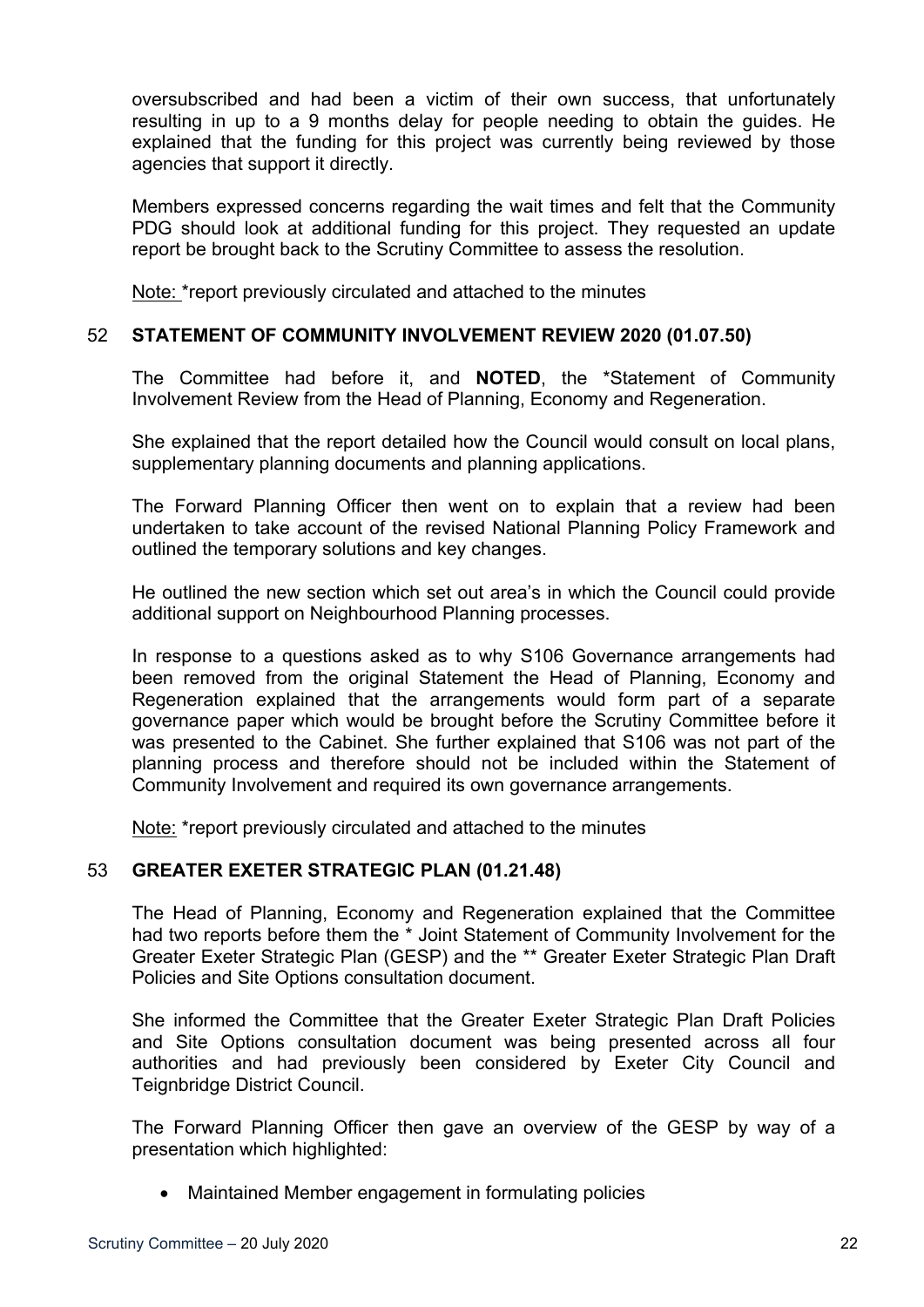- Sustainable development
- High level strategic plans
- Site options
- Evidence documents

Members then discussed the GESP in detail and raised various concerns including:

- The relevance of GESP to the Local Plan which was due to be formally adopted
- What was the definition of a larger development
- Why a Statement of Common Ground could not be considered in the place of GESP
- If signing up to GESP would address employment opportunities in Mid Devon
- GESP was too Exeter centric
- That Okehampton was not included as it fell outside of the district boundary of the GESP
- The effect of the GESP on property prices within Mid Devon and that the GESP appeared to be to solve Exeter's housing problems
- The numbers of new houses proposed by the GESP seemed to high to sustain employment opportunities
- Not enough time for Members to consider the documents and to make comments and that the GESP would take precedence over the MDDC Local Plan
- Previously rejected development sites had reappeared on the GESP
- The lack of provision for increased secondary education in Tiverton
- The current capability of digital networks and could it cope with more development
- The 8 week timescale of the initial public consultation was not long enough and how this would be presented to the public

In response to the concerns raised the Head of Planning, Economy and Regeneration and the Forward Planning Officer provided the following responses:

- The GESP plans sat alongside the Local Plans and dealt with cross boundary issues such as climate change and how people lived and worked in the area
- GESP was focussed on development of 500 houses or more. As part of the GESP local landowners and developers had been asked to identify possible future development sites
- The Council had a duty to co-operate and would always need to engage with neighbouring authorities but the GESP could tackle the wider picture such as climate change, transport policy and the economy. It was an opportunity to coordinate the big issues and there was strength on working together
- The were more opportunities for employment in Exeter but the plan sought to address local employment across the districts
- A number of the districts had a rail network but Okehampton was not included as it fell outside the plan. However, there was still a duty to co-operate with neighbouring authorities and the GESP would be working with local authority partners
- House numbers included were not all new homes and included existing commitments and allocated sites. Exeter City Council were taking a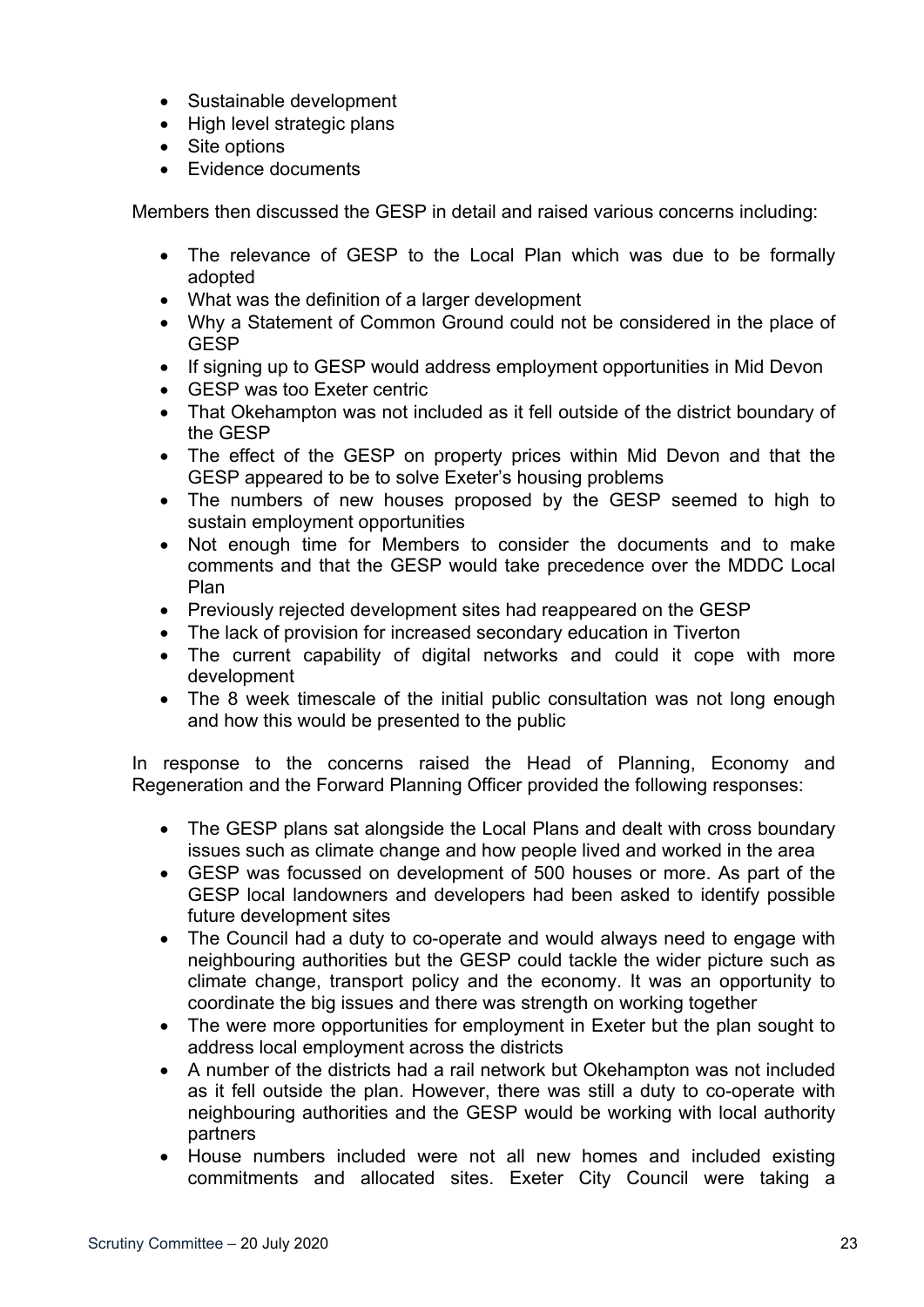responsible approach and looking across the city and brownfield land opportunities

- The Local Planning Authorities had the power to reject planning applications even if they were brought forward by the GESP and that the Joint Statement of Community Involvement detailed the proposed consultation
- Education requirements were considered as part of any process of plan making and evidence was taken from the education authority based on projected numbers and the need for additional education infrastructure
- The GESP strategy and proposal made a greater digital connectivity a key element of the GESP vision, especially in rural area's. A number of policies had been introduced to improve home working
- The GESP team would need to think carefully about the presentation to the public and this would be the first of a series of consultations. There would be a range of different options which would ensure communication with the public

Members then went on to discuss the recommendations in the reports and specifically the recommendation that Cabinet give delegated authority to the Leader, in consultation with the Portfolio Holder and Chief Executive, to agree changes to the above documents arising from decisions by the other GESP authorities before they are published for consultation.

The Head of Planning, Economy and Regeneration explained that the recommendation was to ensure that each of the local authorities could make amendments to the plan or debate changes without the need for full consultation each time. She confirmed that Teignbridge District Council Scrutiny Committee had also considered this point and had amended the recommendation so that the delegated powers only related to 'minor editorial amendments'.

Therefore:

It was **AGREED** to **NOTE** the recommendations to the Cabinet contained within the Joint Statement of Community Involvement for the Greater Exeter Strategic Plan and the Greater Exeter Strategic Plan Draft Policies and Site Options consultation document, subject to the following comments which the Scrutiny Committee asked to be brought to the attention of the Cabinet:

- That the Cabinet recognised the concerns with the GESP expressed by the Scrutiny Committee on 20<sup>th</sup> July 2020 including:
	- o The democratic process
	- o Lack of scope including neighbouring authorities
	- o Over complexity
	- o Overly Exeter focussed
	- o Hierarchy of plans
	- o Infrastructure concerns
- That any delegated authority given should be for minor editorial changes only

(Proposed by the Chairman)

# Notes:

i.) \* Joint Statement of Community Involvement for the Greater Exeter Strategic Plan previously circulated and attached to the minutes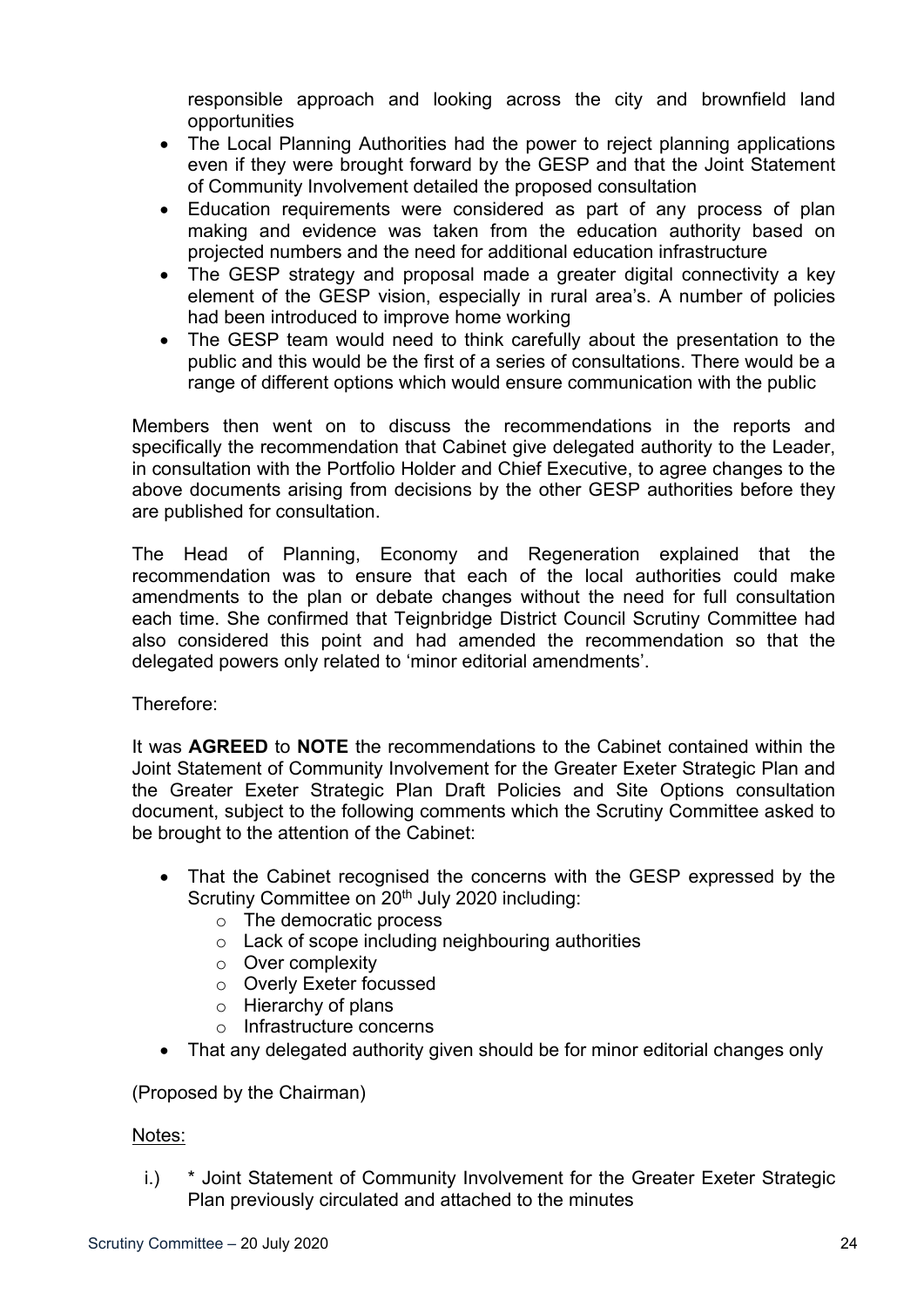ii.) \*\* Greater Exeter Strategic Plan Draft Policies and Site Options consultation document previously circulated and attached to the minutes

# 54 **HOUSING INFRASTRUCTURE FUND (03.14.29)**

The Committee had before it, and **NOTED**, a \*report from the Head of Planning, Economy and Regeneration detailing the housing infrastructure fund and the funding agreement with Homes England.

Members discussed the report and consideration was given to the following:

- A planning appeal allowed by an Inspector which did not award S106 funds towards the funding of the relief road in Cullompton
- Concerns of Members that there were risks with refunding the housing infrastructure fund
- The road infrastructure arrangements and timings for the Tiverton Urban **Extension**

Therefore;

It was **RECOMMENDED** that the Housing Infrastructure Funding risks were investigated by the Audit Committee.

(Proposed by the Chairman)

Note: \*report previously circulated and attached to the minutes

#### 55 **FORWARD PLAN (03.43.45)**

The Committee had before it, and **NOTED**, the \*Forward Plan

Note: \*Forward Plan previously circulated and attached to the minutes

#### 56 **SCRUTINY OFFICER UPDATE (03.43.49)**

The Scrutiny Officer updated Members on the Scrutiny Committee Menopause Working Group and the fact that they welcomed more female Members getting involved.

# 57 **IDENTIFICATION OF ITEMS FOR THE NEXT MEETING (03.46.15)**

The following items were identified for the next meeting:

- The Cabinet Member for Finance was asked to attend and give more detail on the income, shared resources, prioritised budgets and new ways of delivering services to bridge the £1.4m funding gap
- The Group Manager for Public Health and Regulatory Services would provide a further update on additional funding for the self-help guides for service users of the Devon Sexual Abuse and Rape Crisis Support Services